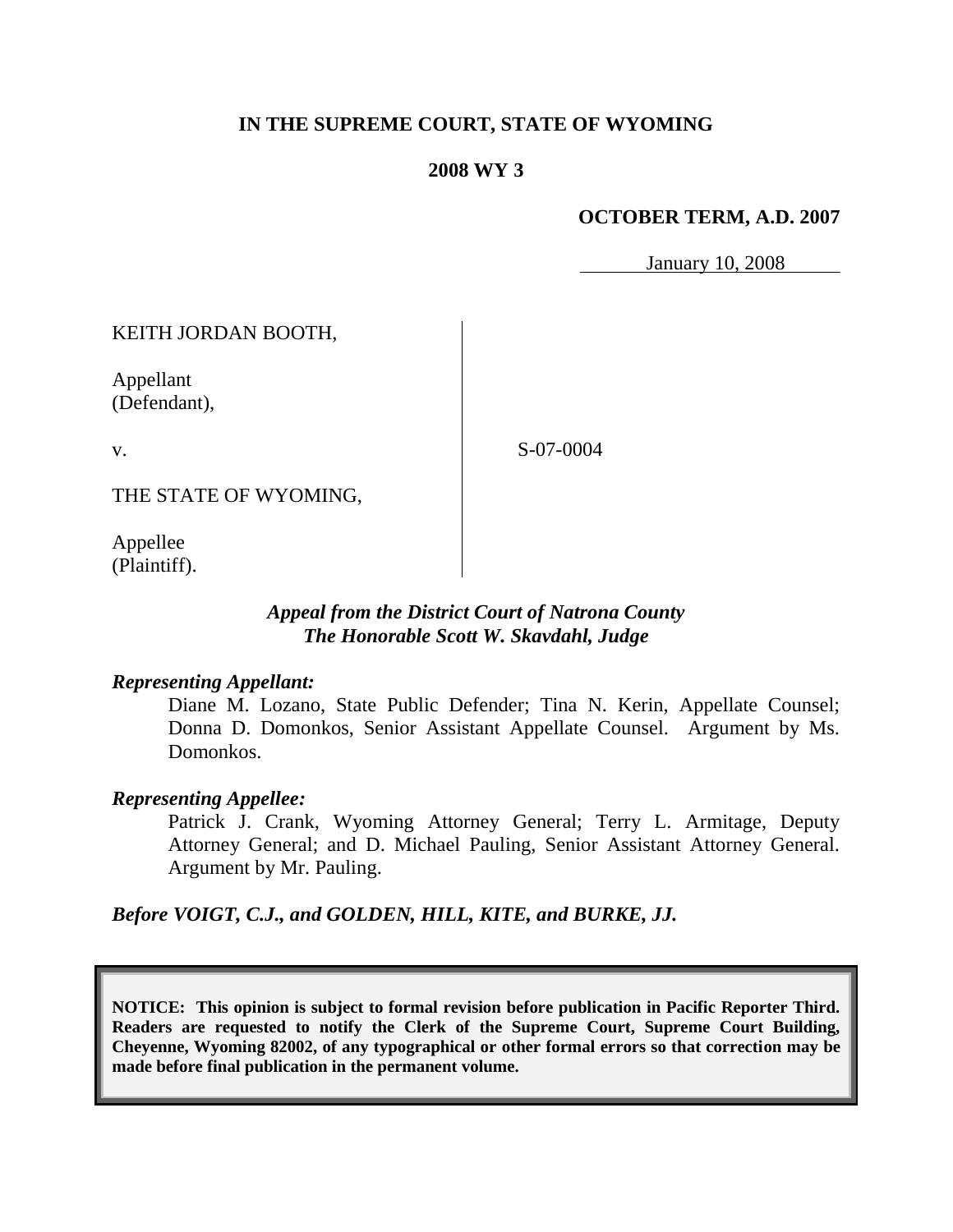#### **HILL, Justice.**

[¶1] Appellant, Keith Jordan Booth (Booth), seeks review of the district court's judgment and sentence which found Booth to be guilty of first-degree, felony murder and imposed a sentence of life without the possibility of parole  $(LWOP)$ .<sup>1</sup> Booth entered into a plea bargain wherein he agreed to plead guilty to felony murder in exchange for the State deleting the premeditation aspect of first-degree murder and dismissing Count II of the complaint (aggravated robbery as defined by Wyo. Stat. Ann. § 6-2-401 (LexisNexis 2007)). He contends that the State breached the plea agreement by introducing evidence of premeditation and that, therefore, this Court should direct that he be permitted to withdraw his guilty plea. We will affirm the sentence as imposed.

#### **ISSUE**

#### **§ 6-10-301. Life imprisonment without parole.**

(a) Pursuant to article 3, section 53 of the Wyoming constitution, a sentence of life imprisonment without parole is created for specified crimes designated in the Wyoming Criminal Code of 1982.

(b) A person sentenced to life imprisonment without parole shall not be eligible for parole and shall remain imprisoned under the jurisdiction of the department of corrections during the remainder of his life unless pardoned by the governor.

(c) A sentence specifically designated as a sentence of life imprisonment without parole is not subject to commutation by the governor. A sentence of life or life imprisonment which is not specifically designated as a sentence of life imprisonment without parole is subject to commutation by the governor. A person sentenced to life or life imprisonment is not eligible for parole unless the governor has commuted the person's sentence to a term of years.

Article 3, § 53 of the Wyoming Constitution provides:

§ 53. Creation of criminal penalties not subject to governor's power to commute

Notwithstanding Article 4, Section 5 of this Constitution, the legislature may by law create a penalty of life imprisonment without parole for specified crimes which sentence shall not be subject to commutation by the governor. The legislature may in addition limit commutation of a death sentence to a sentence of life imprisonment without parole which sentence shall not be subject to further commutation. In no event shall the inherent power of the governor to grant a pardon be limited or curtailed.

Article 4, § 5 of the Wyoming Constitution deals with the pardoning power of the governor.

<sup>1</sup> Wyo. Stat. Ann. § 6-10-301 (LexisNexis 2007) states: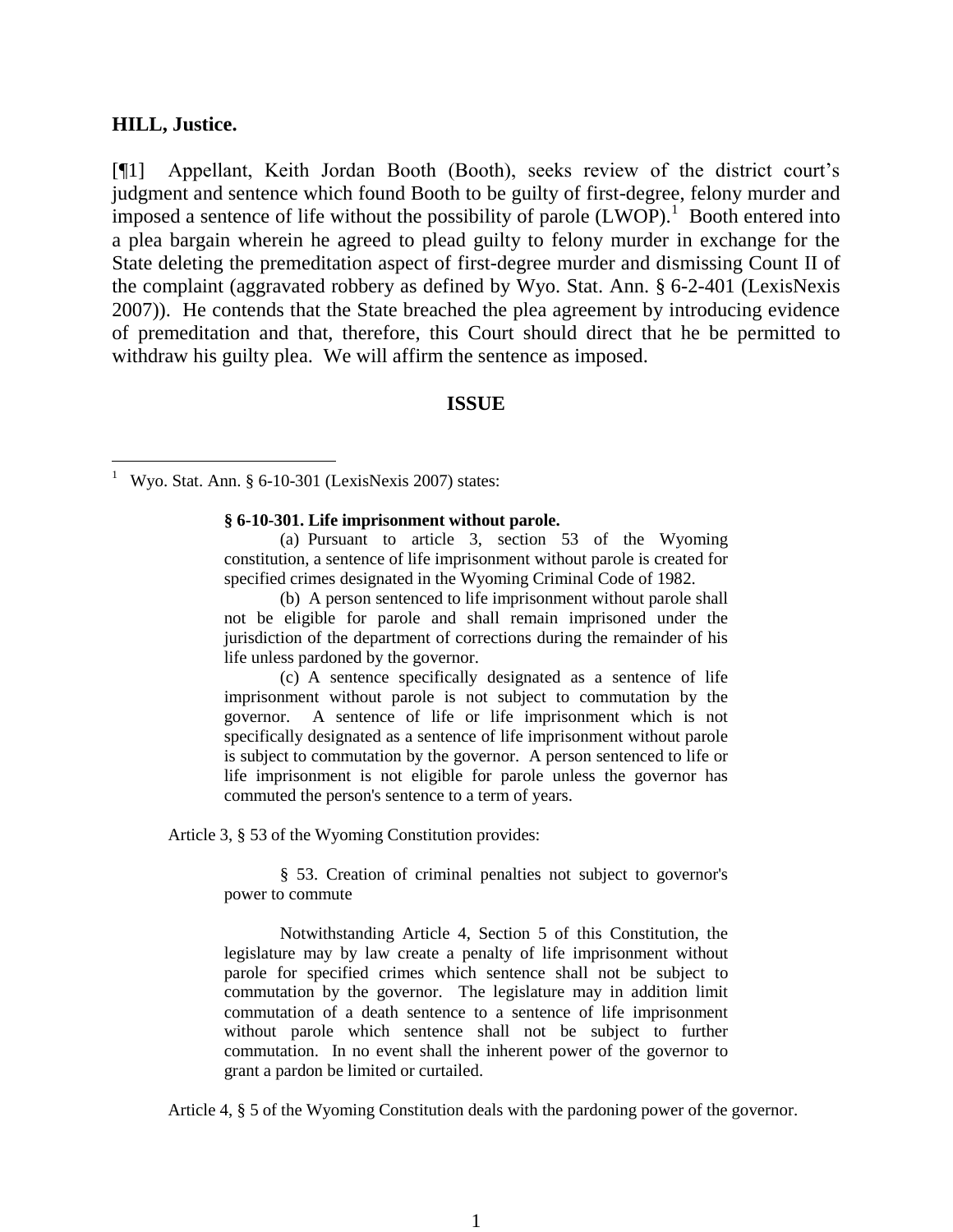[¶2] Booth raises this issue:

Mr. Booth should be allowed to withdraw his guilty plea since the State breached the spirit of the plea agreement by introducing prejudicial evidence of intent over defense counsel's objection.

The State rephrases thus:

Did the State breach the plea agreement at sentencing when it introduced evidence that [Booth] intended to shoot Mr. Clarkson?

In his reply brief, Booth contends:

The State has misstated the standard of review in this case and is wrong in labeling the issue as an evidentiary issue. The issue is whether or not the plea agreement was breached.

### **FACTS AND PROCEEDINGS**

[¶3] This is a case involving inexplicable, random, and tragic violence. On August 19, 2005, Casper Police Officer Robin Tuma filed in the circuit court an affidavit in support of a warrant to arrest Booth. In the affidavit, Officer Tuma averred that on August 18, 2005, the victim, Gregory Clarkson, was working as a cab driver in Casper. After being dispatched to pick up a fare, Clarkson's radio traffic reported that he was being robbed, and that report was followed by "gurgling sounds." This occurred between 6:00 a.m. and 7:00 a.m. Shortly thereafter, Clarkson was found by a co-worker in a Casper park. He was dead and still strapped into his seat by his seat belt. Clarkson was killed by a single gunshot wound to the torso.<sup>2</sup> The contents of his pockets had been removed, and the money he should have had for his fares for that day was missing.

[¶4] In his confession, Booth indicated that Clarkson gave him about fifty dollars from a bank deposit bag. Booth asked for everything in Clarkson's pockets as well, and Clarkson apparently had turned out his pockets to demonstrate that they were empty. Booth's confession also indicated that he tried to knock out Clarkson so as to make his escape. He attempted to achieve that result by striking Clarkson in the head with his pistol, and then again striking him in the head when the first blow did not suffice. Mr. Clarkson was still able to strike a blow to Booth's face, although Booth was seated

<sup>2</sup> The affidavit says that Mr. Clarkson was shot in the head. However, elsewhere in the record it is established that the victim was shot through the torso, the bullet passing from right to left through his body.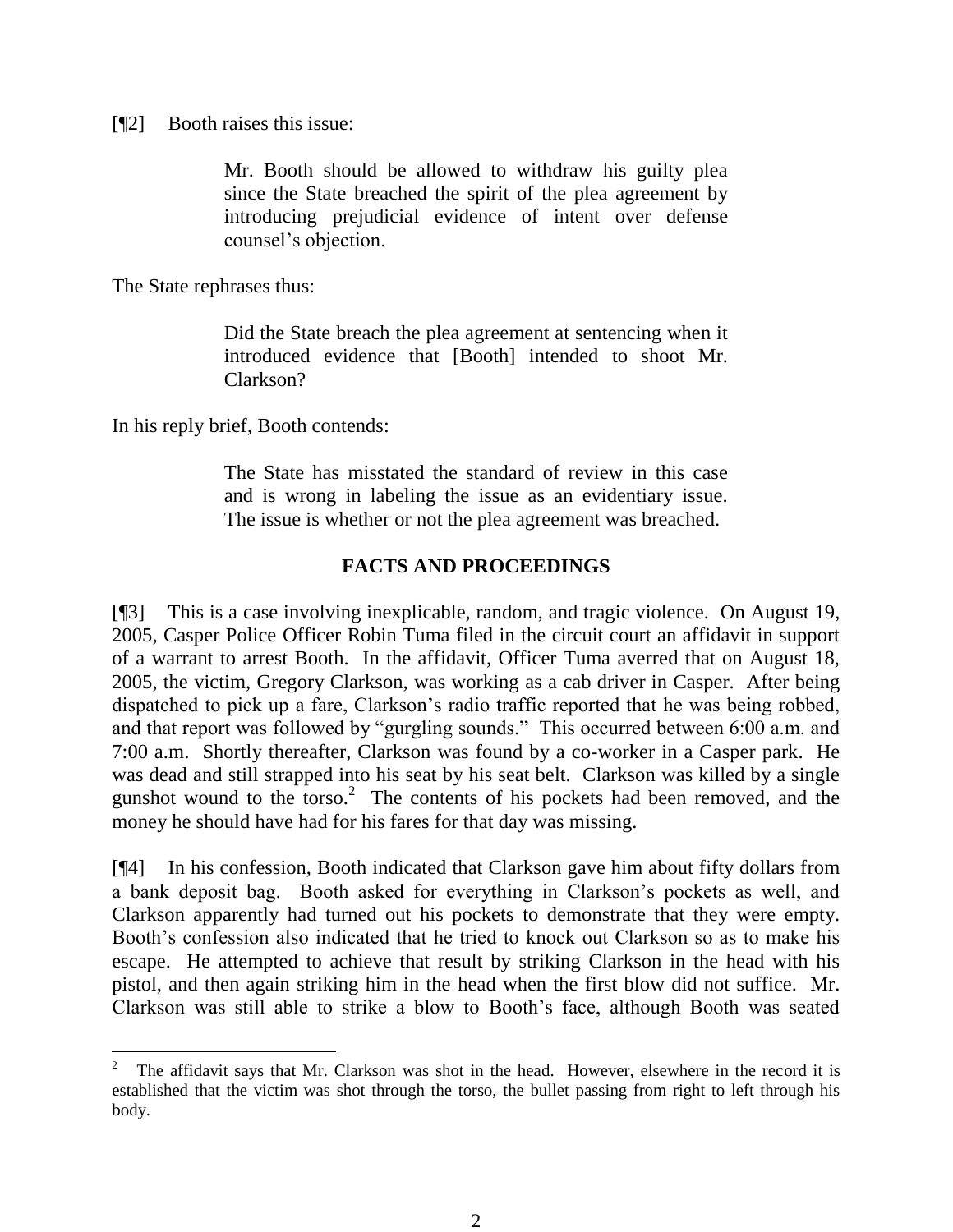directly behind Clarkson in the backseat of the cab. That blow bloodied Booth's lip. Booth's reaction was to cock the pistol so that there was a round of ammunition in the chamber. He said he did so to "scare" Clarkson, but he nonetheless proceeded to reach toward Clarkson with the pistol and fired one shot. During his confession, Booth appeared not to know where the bullet had struck Clarkson. He was informed by the interviewing officer that it struck Clarkson in the torso, as described in footnote 2. Booth indicated that immediately after firing the shot, he jumped out of the cab and ran away. During the course of his confession, Booth also indicated that he had associated himself with a "street gang" called "Sur 13," "Surenos 13," or "Surenos."

[¶5] Near the scene of the crime, the police found a blue checked shirt and a grey hooded sweatshirt which appeared to have blood on it. The police also found a Glock .40 caliber, semi-automatic pistol. A spent cartridge similar to ammunition used in such a Glock pistol was found in Clarkson's cab. Anonymous witnesses informed the Casper Police Department that Booth told them that he had been involved in a robbery and "had done something bad and that he was going to prison for a long time." Those witnesses also stated that Booth had clothing similar to that found near the crime scene. Another witness reported seeing a person, similar in description to Booth, and wearing similar clothing to that found near the crime scene, running from the crime scene area. Booth was living near the crime scene area at the time these events occurred. Police officers interviewed Booth and he admitted to robbing and killing Clarkson.

[¶5] Pretrial proceedings were protracted by the need for a second preliminary hearing and by the need for two competency examinations. In a notice entered of record on March 13, 2006, Booth conceded that he was competent. On March 30, 2006, the district court directed the State to give notice of what penalty it intended to seek. In a notice entered in the record on April 4, 2006, the State opted to seek LWOP, thus removing the death penalty as a potential disposition in this case.

[¶6] On May 18, 2006, Booth changed his plea from not guilty, to guilty, as part of a plea agreement. On August 30, 2006, the district court scheduled the sentencing hearing for October 11, 2006. By notice filed of record on September 29, 2006, the State informed Booth that it intended to use his confession, as well as tape recordings of telephone calls Booth had made from the Natrona County Detention Center, as evidence at the sentencing hearing. The sentencing hearing was held as scheduled on October 11, 2006.

### **STANDARD OF REVIEW**

[¶7] Very recently we articulated our standard of review for circumstances such as these in *Frederick v. State*, 2007 WY 27, ¶ 13, 151 P.3d 1136, 1141 (Wyo. 2007):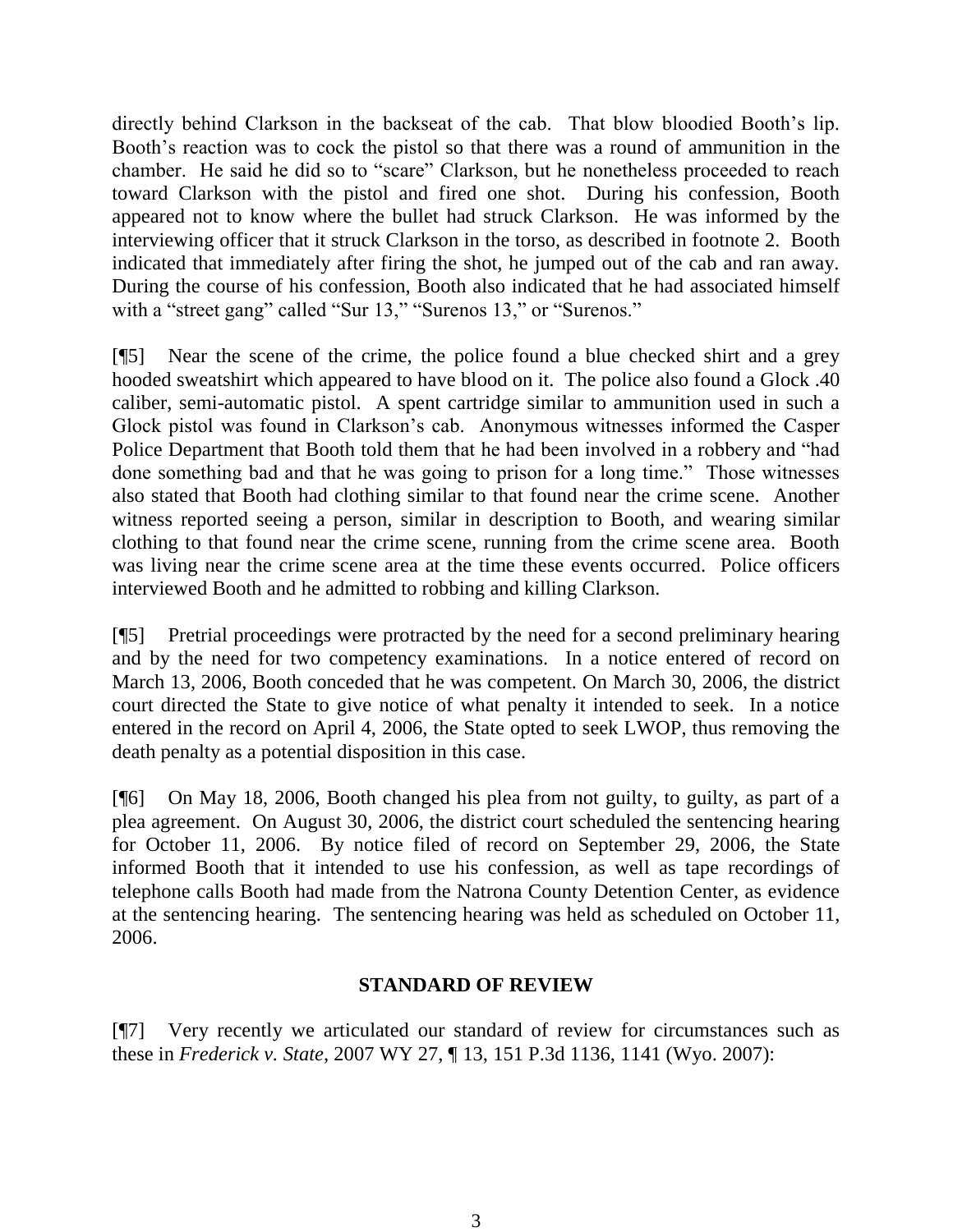When a plea of guilty is entered as a result of a plea agreement, any promises made by the State must be fulfilled and whether a prosecutor has violated an alleged agreement is a question that is reviewed de novo. *Spencer v. State*, 2005 WY 105, ¶ 12, 118 P.3d 978, 982-983 (Wyo.2005). A plea agreement is a contract between the defendant and the State to which the general principles of contract law are applied. "When determining whether a breach of the plea agreement has occurred we:  $(1)$  examine the nature of the promise; and (2) evaluate the promise in light of the defendant's reasonable understanding of the promise at the time the plea was entered.' " *Ford v. State*, 2003 WY 65, ¶ 11, 69 P.3d 407, 410 (Wyo.2003). The prosecutor "must explicitly stand by" the terms of any agreement; and if the State is unable to carry out the terms, the correct remedy is withdrawal of the plea. *Ford*, ¶ 18, 69 P.3d at 412. The State may not obtain the benefit of the agreement and at the same time avoid its obligations without violating either the principles of fairness or the principles of contract law. *Id*.

[¶8] Also pertinent to this appeal is W.R.Cr.P. 32(d), which provides: "If a motion for withdrawal of a plea of guilty or nolo contendere is made before sentence is imposed, the court may permit withdrawal of the plea upon a showing by the defendant of any fair and just reason. At any later time, a plea may be set aside only to correct manifest injustice."

[¶9] At the sentencing hearing, Booth challenged the admissibility of his confession and the recorded telephone calls on the basis that those materials were not relevant to the punishment for the crime to which Booth entered his guilty plea. Although the State proposes a different standard of review than that we set out above, we conclude from the context of the record on appeal that the objections made at the hearing suffice for this Court to consider the issue specifically raised in this appeal.

### **DISCUSSION**

[¶10] At the outset, we note that Booth has not filed a motion to withdraw his guilty plea in the district court. Booth premises his appeal on facts that he was aware of, before sentence was imposed. If such a motion were to be filed in the district court, it would have to be considered there in light of the manifest injustice standard, and if further review were sought here, that standard would also apply on appeal. The only question clearly posed by this appeal, is if the State violated the terms of the plea agreement by offering evidence that Booth premeditated the crime, i.e., as if he were being sentenced for first-degree premeditated murder.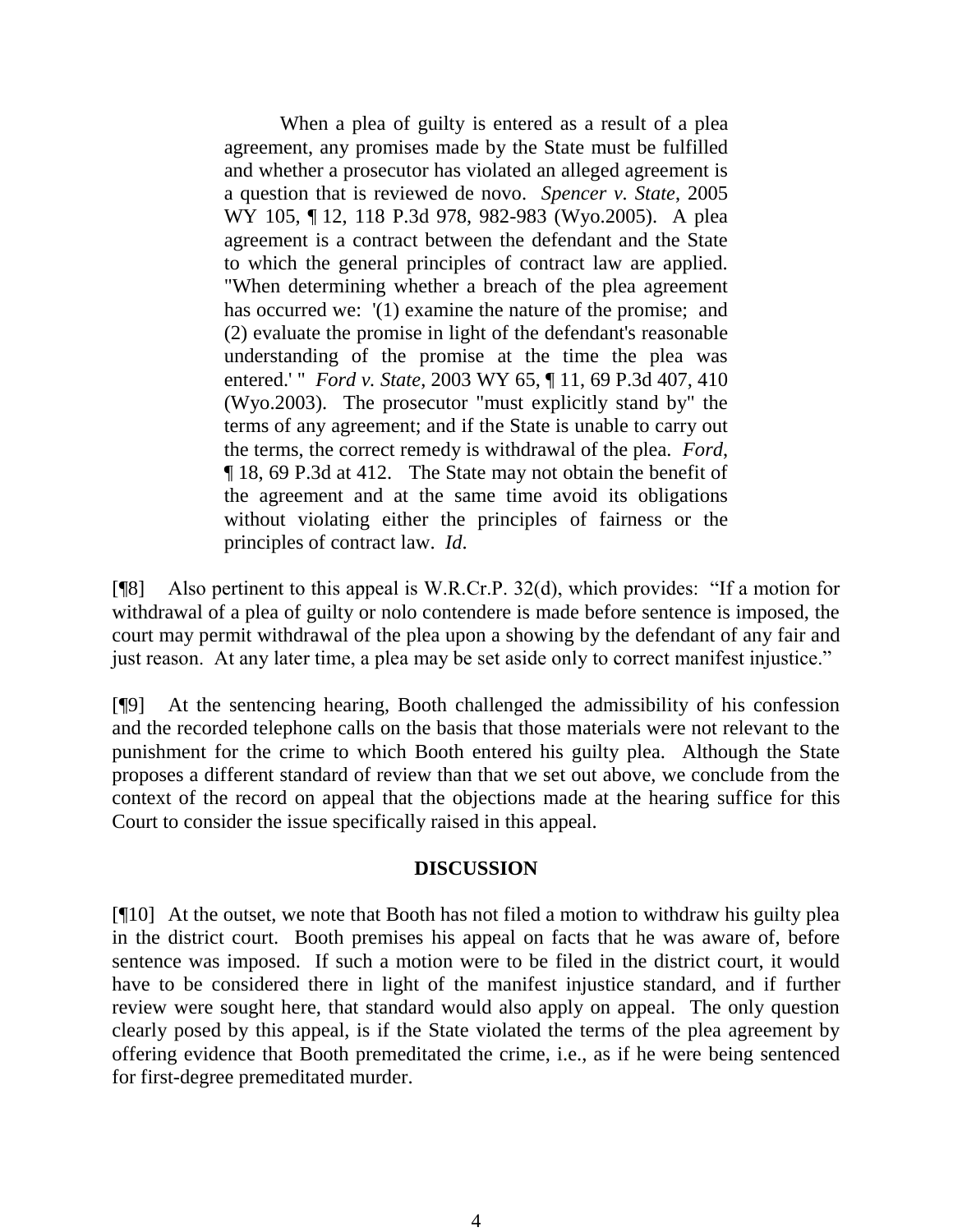[¶11] The thrust of Booth's argument is that, by operation of the principles set out in *Frederick*, this Court should direct that Booth be permitted to withdraw his guilty plea. He reasons that his actual motivation for the plea, and the only apparent basis upon which he would have agreed to such a plea bargain, was that the plea might increase the likelihood that he would receive a life sentence, rather that LWOP. Those were the only two possible outcomes of his plea. Continuing, the reason he thought he might get life, instead of LWOP, is that his plea agreement did not allow the State to offer proof of premeditation. Furthermore, he asserts that, accepting Booth's recitation of the factual basis for his plea as the factual basis for sentencing, there is nothing in the guilty plea proceedings to indicate that he premeditated the murder or that he did not feel remorse for his crime. During the guilty plea proceedings, Booth indicated that his shooting Mr. Clarkson was an "accident," and that he felt "bad that I did it because that wasn't my intentions."

[¶12] Just before he provided the factual basis and entered the guilty plea, Booth articulated, through his attorney, his understanding of the plea agreement like this:

> Mr. Booth proposes to change his plea to a plea of guilty with respect to Count I. Count I will be amended to delete the premeditation aspect of first-degree murder, and he'll be entering a plea of guilty to felony murder. Count II will be dismissed. [Emphasis added.]

> Sentencing will be at the discretion of the Court with the options of straight life or life without the possibility of parole. We will argue and present evidence that he deserves a sentence of straight life rather than life without the possibility of parole.

The State also gave its summary of the terms of the plea agreement:

That's my understanding as well, Your Honor.

**The operative language** in Count I for the plea **would provide that** on or about the  $18<sup>th</sup>$  of August 2005, in the County of Natrona, in the state of Wyoming, **he did unlawfully, knowingly, and purposely, in the perpetration of any robbery kill another human being**; namely, Gregory Clarkson, in violation of 6-2-101(a) and (b).

Conditioned upon that plea as outlined by counsel, we'd also move to dismiss Count II. [Emphasis added.]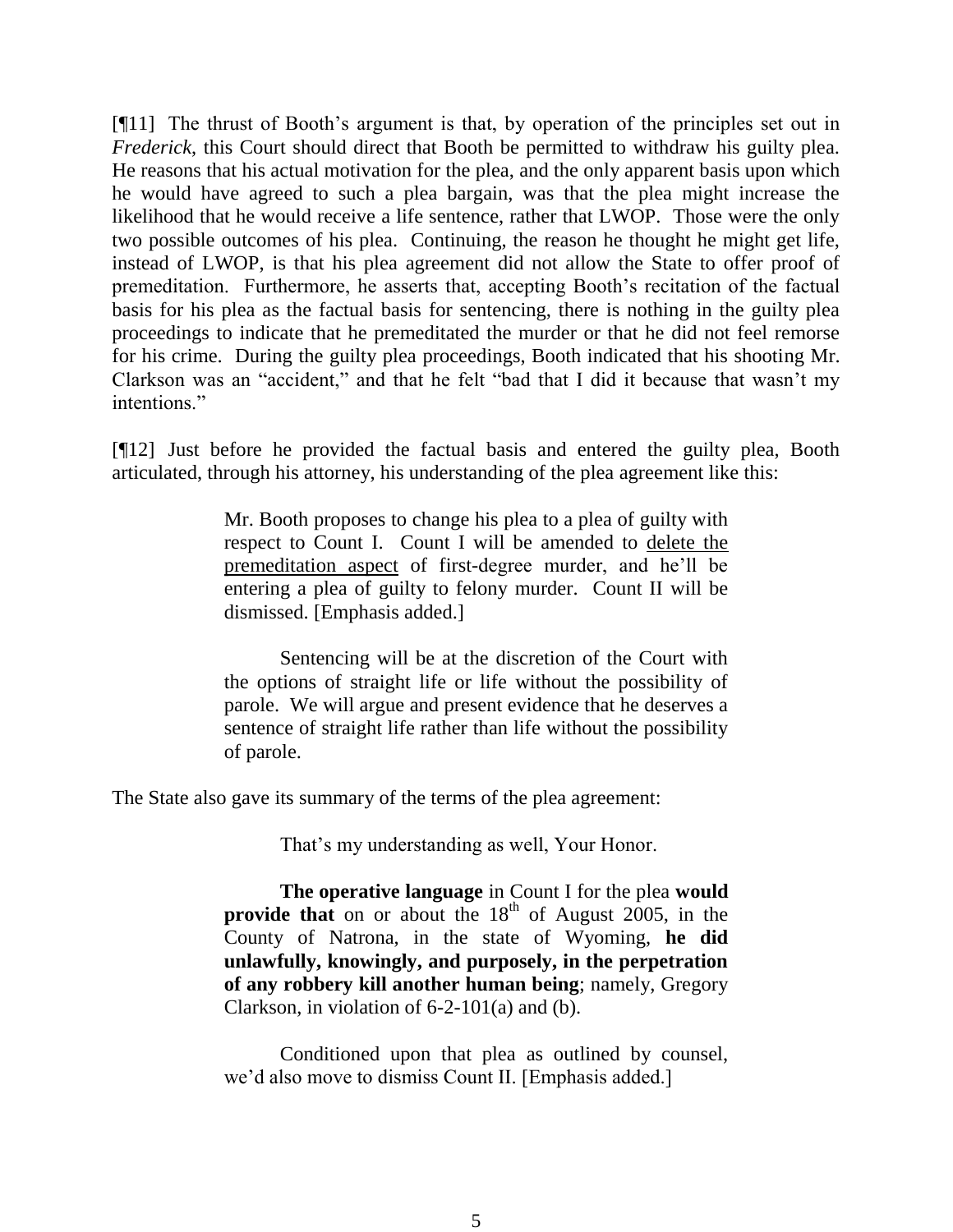[¶13] Booth's argument is that he entered into the bargain believing that the State would not be permitted to offer evidence of the sort of premeditation which typically is used to support first-degree, premeditated murder.

[¶14] Central to this argument is that Booth was born on July 5, 1987, and at the time of the crime, he was 18 years, one and one-half months old. Although the record does not contain much detail about this subject, Booth was released from the Wyoming Boys School just a week before he committed the crime at issue here. At the sentencing hearing, the State produced evidence which arguably was directed at the subject of premeditation, over the objection of the defense. That evidence at least suggested he premeditated the murder of whomever the cab driver might have been who answered his call and, furthermore, that he did not feel remorse about the crime. Of course, it also went to establishing that Booth had committed the robbery and murder "knowingly" and "purposely." A tape recording of Booth's confession was played for the district court, as were recorded phone calls Booth made from the jail. One of those phone calls suggested that Booth, or someone else at his behest, had taken pictures at Mr. Clarkson's funeral and that Booth expressed what might be described as a morbid curiosity about seeing those pictures. The State also introduced photographs that were taken at the victim's funeral, either by Booth or by someone who took them on his behalf, and it was asserted that Booth laughed about them during the above-described telephone conversations, although Booth is correct that the recording is of poor quality. The other call suggested that Booth harbored an intent to kill whoever it was he was going to rob, if that became necessary. Although the record is otherwise silent about it, that call also suggested that there was another person "behind" the robbery but that he was the one who did the robbing and killing.

[¶15] In support of the imposition of a life sentence, Booth presented expert evidence which found much of its validation in the decision of the United States Supreme Court in *Roper v. Simmons*, \_\_\_ U.S. \_\_\_, 125 S.Ct. 1183, \_\_\_ L.Ed.2d \_\_\_ (2005) (holding that the constitutional provision prohibiting cruel and unusual punishment commanded that persons under the age of 18 could not be subjected to capital punishment). In 2004, Wyoming had abolished the death penalty for persons under the age of 18. 2004 Wyo. Sess. Laws, ch. 29, § 1. Thus, Booth was subject to application of the death penalty, had the State opted to pursue that penalty, because he was over 45 days past his  $18<sup>th</sup>$  birthday. Booth seeks to extend, somewhat, the arguments that prevailed in *Roper*, and in the Wyoming Legislature in 2004, by contending that his untreated drug addiction, his unstructured and abusive upbringing, and his lack of mental development and maturity counseled that he should not be subjected to LWOP either. Rather, he contends, the evidence of his experts counseled that a life sentence (with the possibility of commutation to a term of years, and eventual parole) was the only appropriate penalty in this case. LWOP removes the possibility of parole, but it does not remove the potential for a gubernatorial pardon.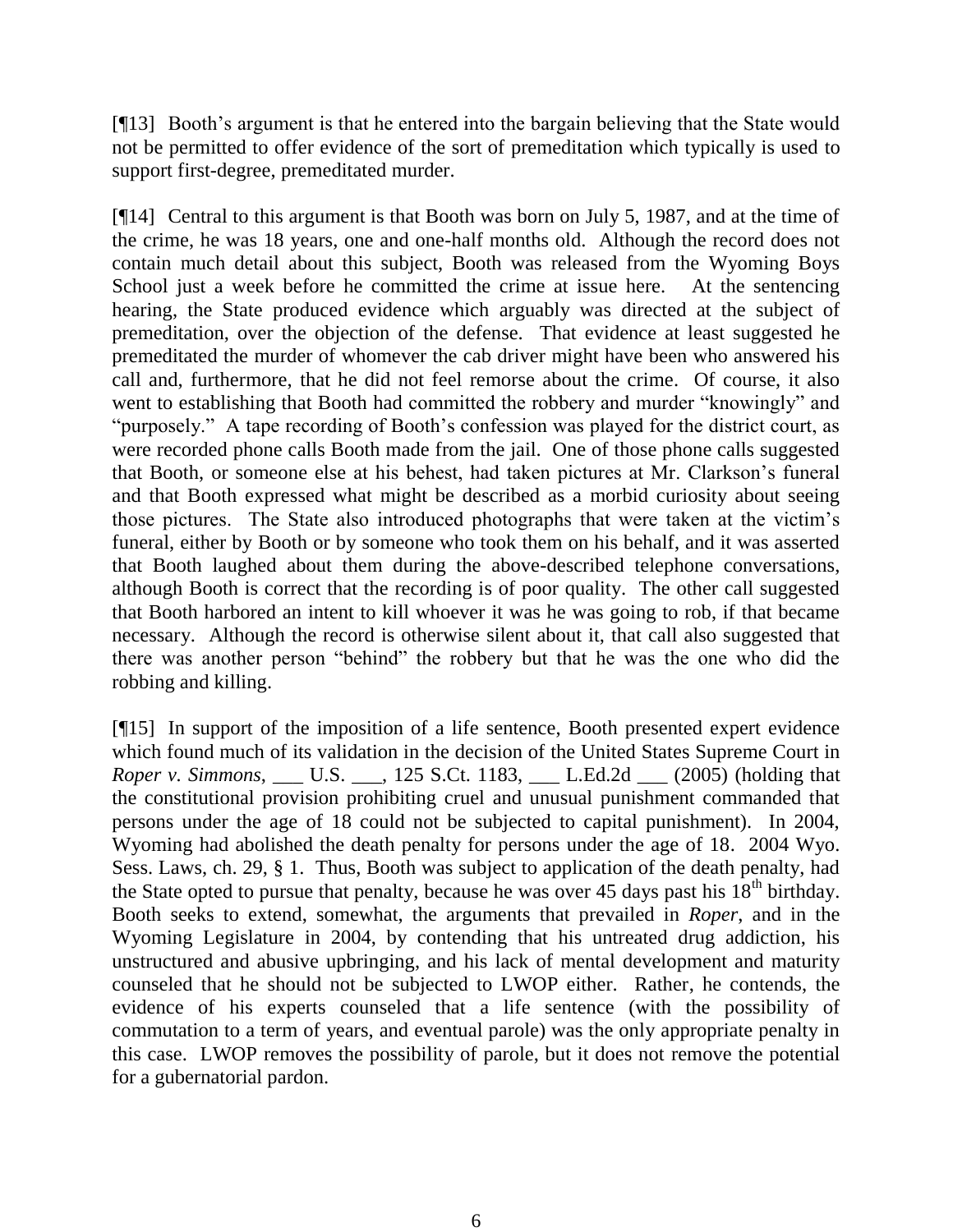[¶16] Berton J. Toews, M.D. (certified by the American Board of Family Practice and by the American Society of Addiction Medicine, and also a Wyoming Licensed Addiction Therapist) provided this information in an affidavit:

> 3. That your affiant has reviewed parts of the record, and the mental evaluation by the State Hospital and personally interviewed Mr. Keith Booth.

> 4. That Mr. Booth has a long term history of drug and alcohol problems, for which he has never received the appropriate treatment, which would have consisted of intensive long term residential and outpatient treatment.

> 5. The murder of Mr. [Clarkson] was a single impulsive event that was predicated by drug use.

> 6. Mr. Booth could benefit from placement in a positive therapeutic community to treat his drug addictions.

> 7. It is inappropriate to make judgment in 2006, that Mr. Booth will not be able to be rehabilitated at some point in the future.

> 8. Mr. Booth initially portrays a streetwise demeanor, but this is not an accurate representation of his emotional development. He is emotionally immature, as a consequence of his drug and alcohol addictions and chaotic lifestyle. It is entirely possible that a lengthy period of incarceration with quality treatment will eventually produce a rehabilitated individual.

> 9. It is morally and scientifically unfounded to permanently prejudge his rehabilitation potential at this time.

[¶17] Arthur N. Merrel, M.D., a psychiatrist, gave testimony in a similar vein. The district court also had available to it a lengthy report from the Wyoming State Hospital that detailed the horrific nature of Booth's life, from birth until the day of his sentencing, although it also detailed the opportunities Booth had for treatment, including the two years at the Wyoming Boys School immediately preceding the murder. We note that Booth chose not to allocute on his own behalf during his sentencing.

[¶18] In making its decision to hear the evidence offered by the State, the district court gave this reasoning:

> Based upon *Monjaras v. State* found [at] 136 P.3d 162, at 165, Wyoming 2006 Supreme Court decision, in assessing the reasonableness of the sentence, consideration to be given to the crime, and its circumstances, and the character of the criminal.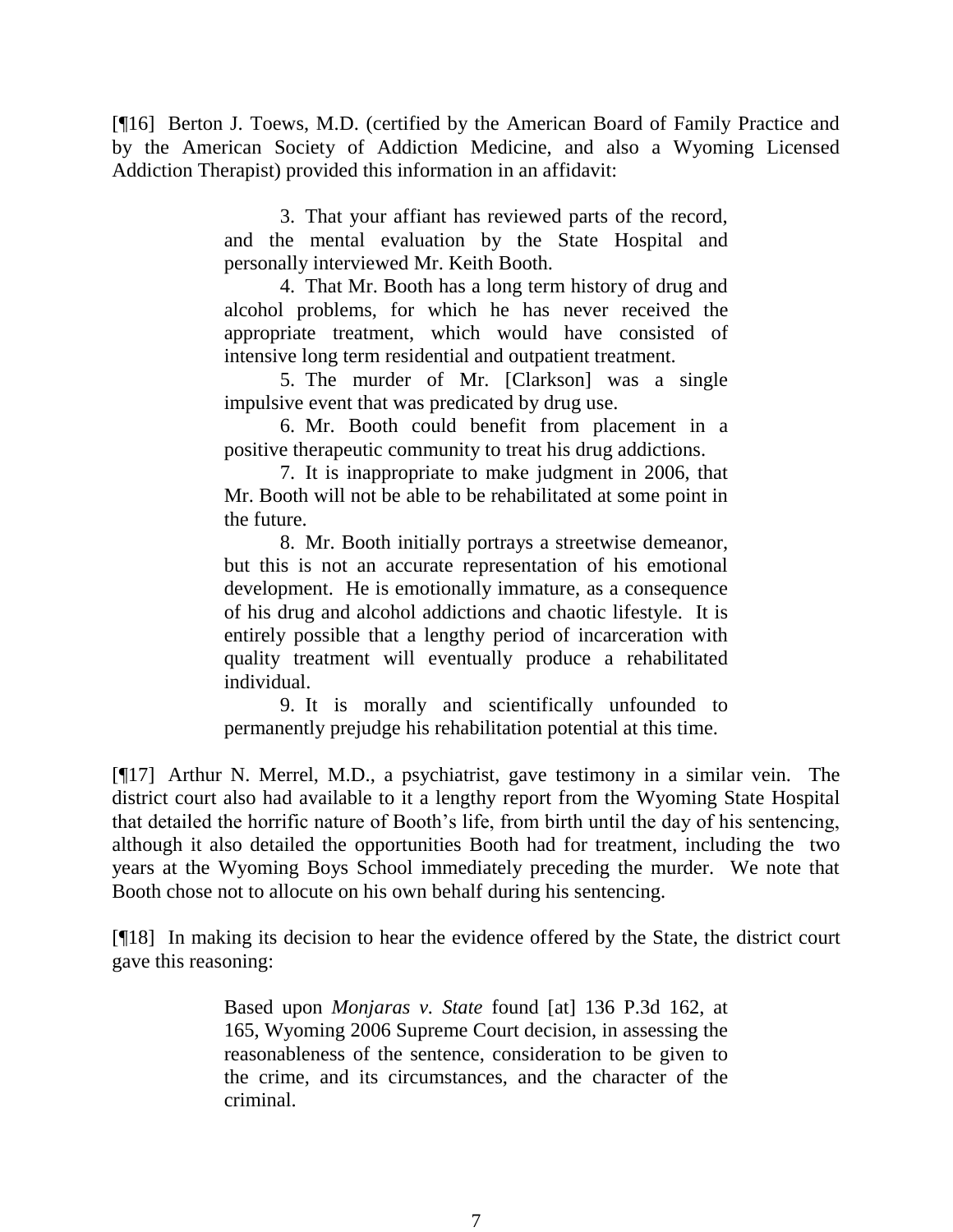In the passing upon sentencing today, I have to consider the crime and the circumstances as well as the history of Mr. Booth. I believe that the information may be relevant.

At the time of the plea, there were discussions regarding what occurred and led to the events that gave rise to the death of Gregory Clarkson. And in passing upon sentencing today, I believe that that information as proffered by the State is appropriate information for the State to  $-$  for the Court to consider.

I'd also note under *Martinez v. State*, 128 P.3d 652, the Wyoming Supreme Court addressed that the Court could consider filed reports and information as long as the defendant is given an opportunity to deny, dispute, or disprove that information.

In this case there was obviously notice provided by the State. The items that are identified by the State and intended to be introduced were provided to the defendant, and it's not disputed as to their accuracy.

So at this time I'll overrule the objection, and we'll proceed forward on the issues of sentencing. I'll allow the presentation in accordance with the victim impact or at a time the State deems appropriate.

[¶19] When the proceedings came to a close, the district court articulated its basis for imposing the LWOP sentence:

> Well, this is a tragic situation no matter which way I look at this case. There has been the loss of a life in the form of Gregory Clarkson, a human being who will never walk the face of Earth as a result of the acts of Mr. Booth.

> The question I'm faced with is whether Mr. Booth should have the opportunity to be considered for release or whether he should spend the rest of his days breathing the air of a penitentiary behind bars in a cell.

> In passing upon this issue, the Court is mindful of the most recent pronouncement by the Wyoming Supreme Court in *Monjaras v. State*…

> Assessing the reasonableness of a sentencing, consideration is to be given to the crime, the circumstances, the character of the criminal. In passing upon issues of sentencing in this matter, the Court must take into consideration the severity of the crime, the [intents]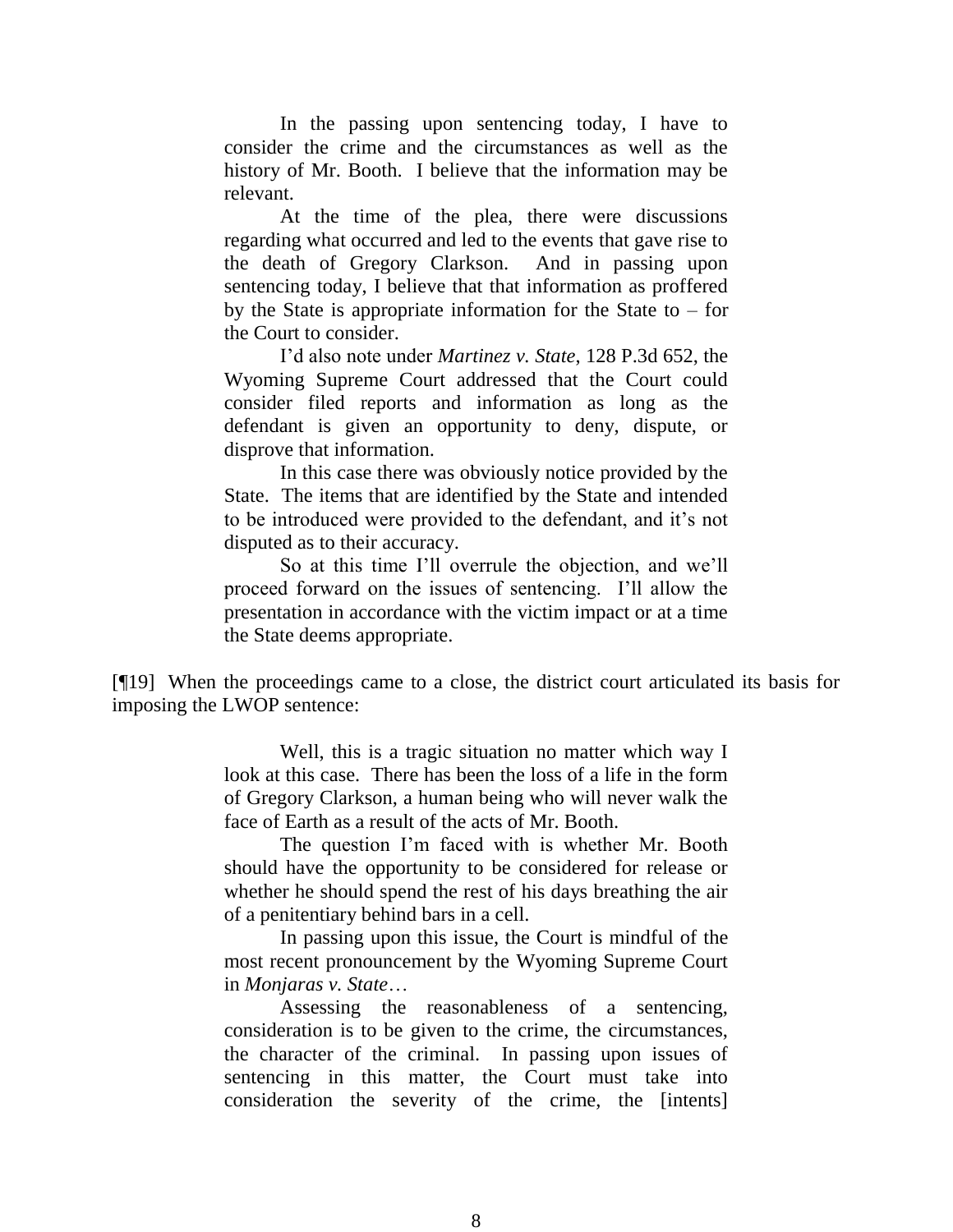circumstances of that crime, and the character of the criminal, Mr. Booth, and his criminal history.

This Court would find the following significant in passing upon the sentence: Prior criminal history of Mr. Booth, as, Mr. Skaggs, you've noted is fairly limited in the sense of the time frame.

His criminal history began  $-$  at least in terms of records before this Court – with reckless endangering, public intoxication, interference, property destruction in 2003.

He eventually was revoked from his probation and sentenced to a term in the Boys School. He spent two years in that program, essentially; I think he went in in October of 2003 and was released in August, one week before this incident on August  $18<sup>th</sup>$ . He was released on August  $11<sup>th</sup>$ , 2005. One week later, he murdered Gregory Clarkson on August 18, 2005.

This Court would also note that in December of 2005, Mr. Booth was charged and pled guilty to a battery on a fellow inmate in which he was sentenced to serve 180 days in jail by the Circuit Court.

Mr. Booth's past reveals continued and repeated problems with abuse of alcohol beginning at age 11, controlled substances including marijuana at the age of 9, cocaine at the age of 14, and methamphetamine at the age of 16, which only serve to exacerbate the future and anxiety problems he's dealt with for most of his life.

The nature of the murder, it can only be classified as being atrocious and certainly [conscienceless].

The facts – and one of the reasons why I ruled the way I have with respect to the statement is because at the time of the plea in this matter, there was some issue as to what the events were in terms of Mr. Clarkson's death, whether there was a struggle resulting in the gun being discharged or during that struggle or whether this was a conscious act by the defendant.

That weight in terms of acceptance of responsibility in terms of this Court's evaluation, the record will reveal in the plea – change of plea, the defendant, Mr. Booth, stated that this was an accident, that it discharged in a fit of struggle. Certainly, the confession as given by the defendant on the day following this event on August 19, 2005, does not demonstrate that it was a struggle.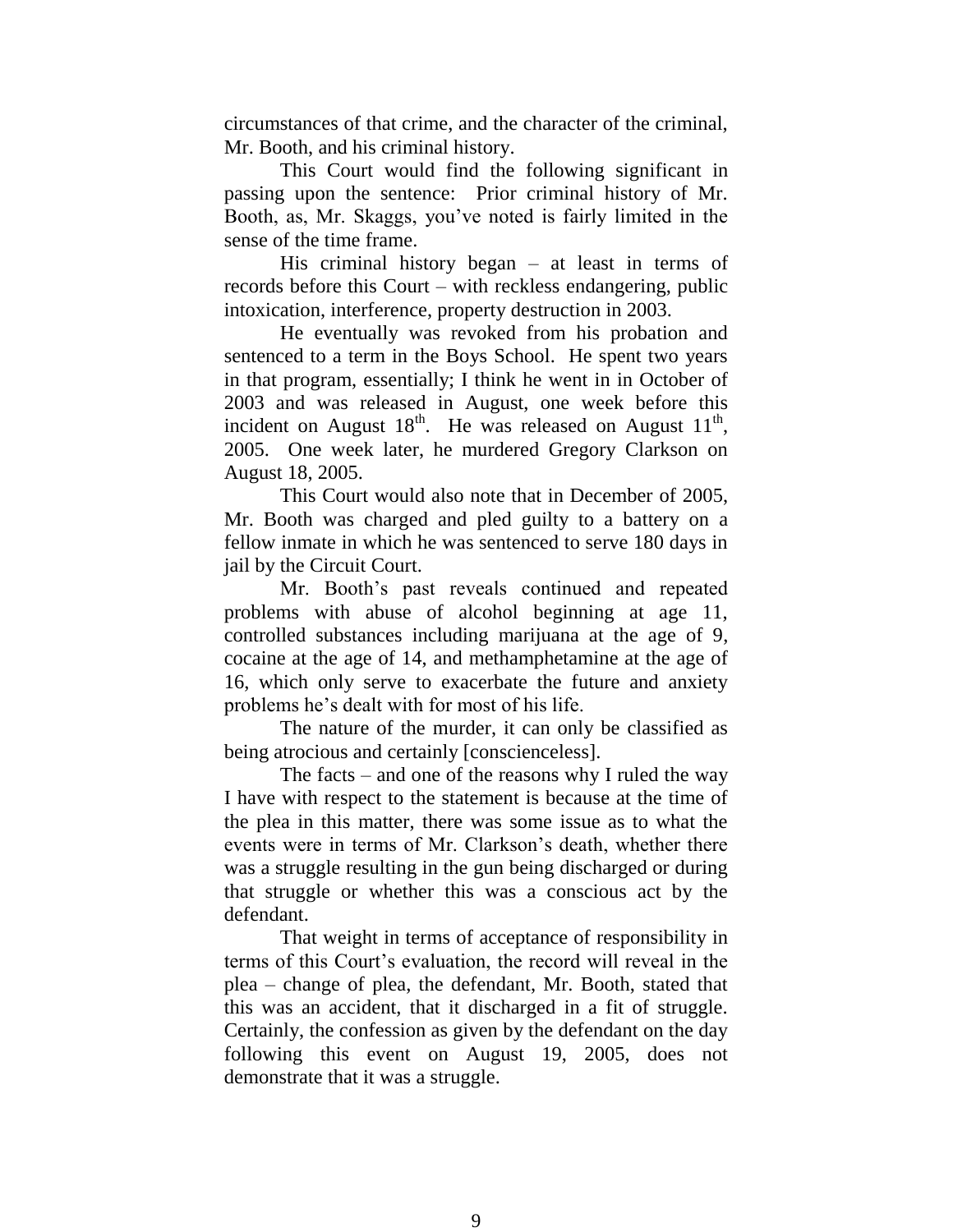Rather, it demonstrates, sadly, that after emptying his pockets and after giving Mr. Booth every penny that he had, Mr. Booth wanted to escape and wanted to conceal his identity, so he was going to strike Mr. Clarkson and knock him out. When that didn't work the first time, he did it again. Mr. Clarkson then at some point in time apparently reached back and tried to defend himself and gave Mr. Booth a bloody lip for which Mr. Clarkson paid his life.

In response to that, Mr. Booth changed his position in the car, jacked a round in the chamber and then jacked one into the side of Mr. Clarkson's body, killing him. He didn't open the passenger door and leave after getting his money. He didn't have anyone forcing him to kill Mr. Clarkson. He made a choice, a deliberate choice.

Now, why did he make that choice? Was he high on meth? Yes. Was he raised in different families and foster care and abused physically and mentally during various times? Yes. But he made a choice, as sad as that choice is, it was one that was left to him. There was no one holding his hand.

Maybe it was a choice he wouldn't have made had he had a different upbringing or wasn't high on meth. But he made the choice to get high. And then he made the choice that he needed more, and for that a man has paid his life.

Gregory Clarkson has been deprived of his fundamental opportunity of life. He's been denied an opportunity to raise his children, to watch them attend school, or even tell them he loves them. He will no longer be able to write a song or sing a song to his family or his friends which they can hear. His untimely death has deprived his parents, his wife, his brothers, and sisters, and friends of his comfort and presence and love. His humor and care and musical talent will never be shared with these people through his voice or through a song heard.

The crime for which Mr. Booth has been convicted is a heinous crime. He selfishly and premeditated with malice removed from this world an innocent human being. I – I have no doubt, as I noted before, that Mr. Booth's methamphetamine binge influenced his poor choice.

I also have no doubt that the choices Mr. Booth has made were a product from the environment – of the environment from which he came.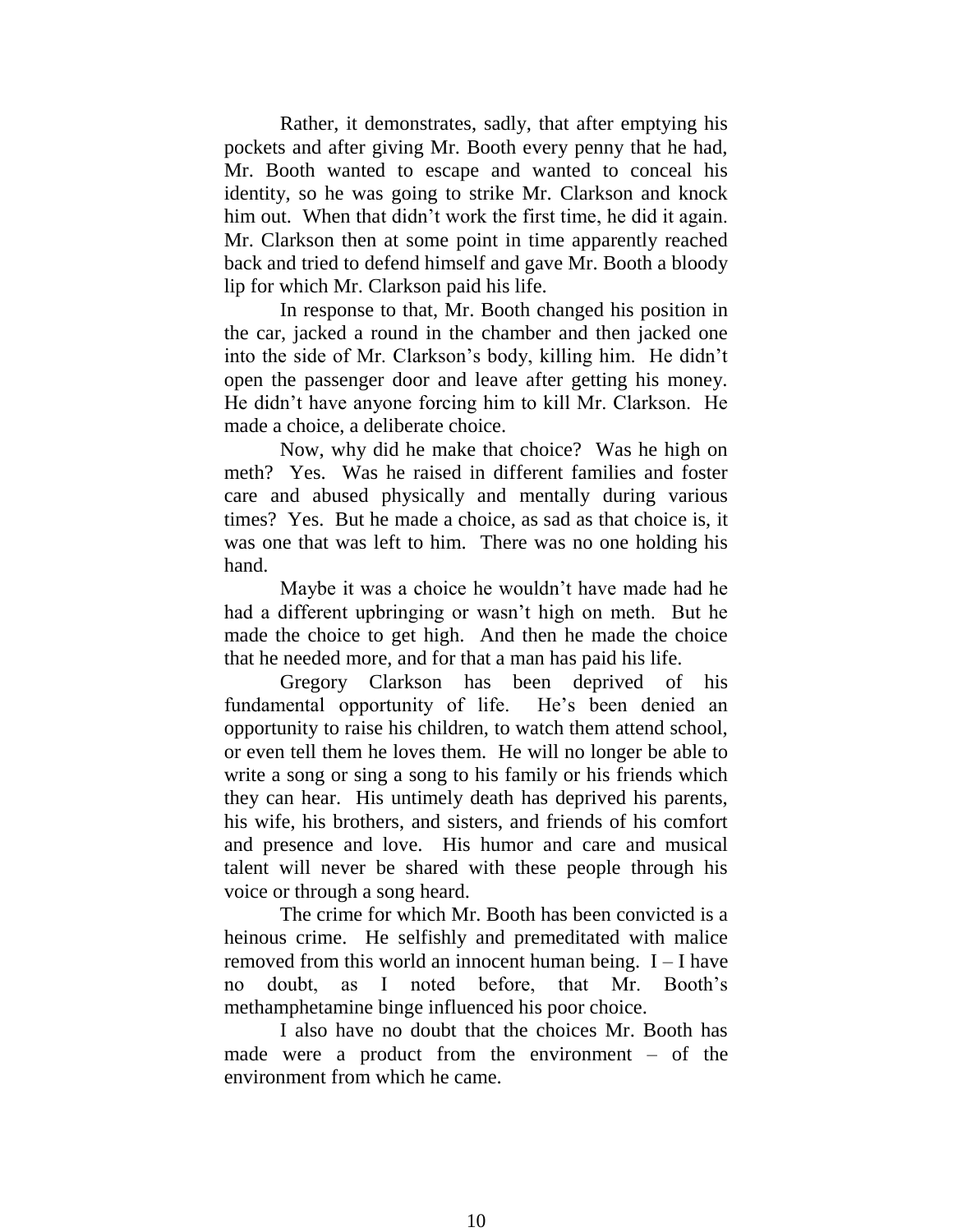You never knew your biological father. Your mother was a drug addict and alcoholic. You were bounced in and out of foster homes and ultimately abused by your adoptive parents. At the age of 13, you came to reside with your aunt, [name deleted], after being kicked – based upon your history, sadly, it is not any wonder you stand before me today.

I struggled until one o'clock this morning trying to figure out how this should end, what conclusions should be made to this case, whether I should conclude a life with or without the possibility of parole and a commutation.

And even as I sit here today, Mr. Skaggs, I pass judgment on a man and make a determination as to his future. What is his likelihood of rehabilitation? What is the likelihood that he will not commit this crime again?

Considering the history, considering all those factors, considering Dr. Merrell's testimony, Dr. Toews' – Paragraph 9 of his affidavit states that it is [morally] and scientifically unfounded to permanently prejudge his  $-$  Mr. Booth's  $$ rehabilitation potential at this time.

Well, I guess morally and scientifically we can all have our judgments. I'm not learned in the science. Morally, I have an obligation sitting here to make that determination by Legislature.

While Mr. Booth's prior history can explain his heinous act, it does not excuse it. Each of us has to ultimately be responsible and be held accountable for the choices we make. No one forced Mr. Booth to get high, to put a gun to Gregory Clarkson's head or body and ultimately pull the trigger ending his innocent life. Mr. Booth made that choice.

And Mr. Booth's history is one that, absent institutionalization, he has demonstrated no ability or desire to abide by the rules of our society. He selfishly thought to satisfy his own needs at the expense of society's rules and ultimately at the expense of the life of another human being. Despite being given opportunities and assistance to change, he chose not to.

Mr. Merrell – you asked Dr. Merrell the question about likelihood of his engaging in rehabilitation and therapy, Mr. Skaggs.

And Mr. Merrell -- Dr. Merrell was very forthright in the sense that his history does indicate that he may not but it's not determinative as to what likely will or will not occur.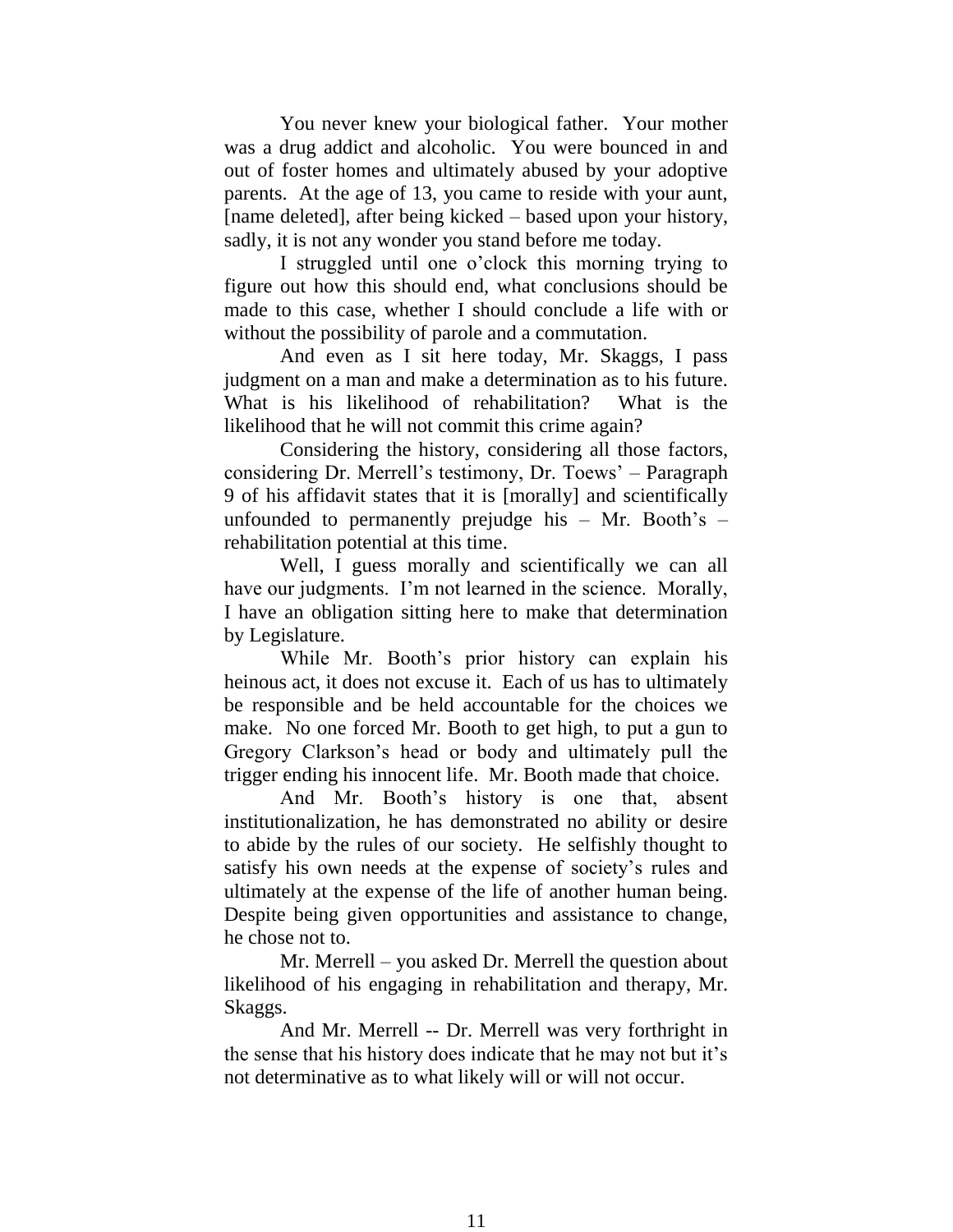I have no crystal ball. I have no way with certainty to determine anything in this case. But I have to look on the past and upon the history.

And what I have before me and having sifted through those reports and information provided, as well as hearing the arguments and the statements of counsel here today, the testimony of Dr. Merrell, and the exhibits as offered by the State, in an effort to discern whether you should be sentenced to life with or without the opportunity of parole, Mr. Booth, I can appreciate the arguments given your age, family history, and the opportunity – that an opportunity should remain for you. And the sad reality is that by your selfish crime, Mr. Clarkson will never have the opportunity to sing a song or see his family again.

Considering all the sentencing options in this case including probation/parole and other options, given the circumstance and the choice, given the history, I cannot conclude that you should be given more opportunity than your victim, Gregory Clarkson, was given.

Based upon a careful consideration and examination of the Presentence Investigation Report, the information provided during the sentencing hearing, and having listened to the evidence and arguments of counsel and the recommendations, the victim impact statements, and the severity of this crime, its impact, and your history, the Court finds that you, Keith Jordan Booth, should be sentenced and hereby are sentenced to life without the opportunity of parole for the first-degree murder of Gregory Clarkson.

### **Did the State Breach the Plea Agreement**

[¶20] The plea agreement could best be described as "sketchy." Booth asks that we read -- "delete the premeditation aspect of first-degree murder"-- to encompass a conclusion that the prosecution could not offer evidence which suggested that Booth did anything other than accidentally fire the pistol during the course of the robbery. To be sure, it is evident that the State did not agree with that interpretation at the time defense counsel uttered the words he used to describe his understanding of the plea agreement, because the prosecutor stated that the operative language for consideration in the instant case was that Booth "unlawfully, knowingly, and purposely, in the perpetration of any robbery kill another human being…." It is, of course unfortunate, if not inexcusable, that a plea bargain of this magnitude, and in a case with such profoundly significant consequences, was not reduced to writing so that its perimeters could be better defined and understood.